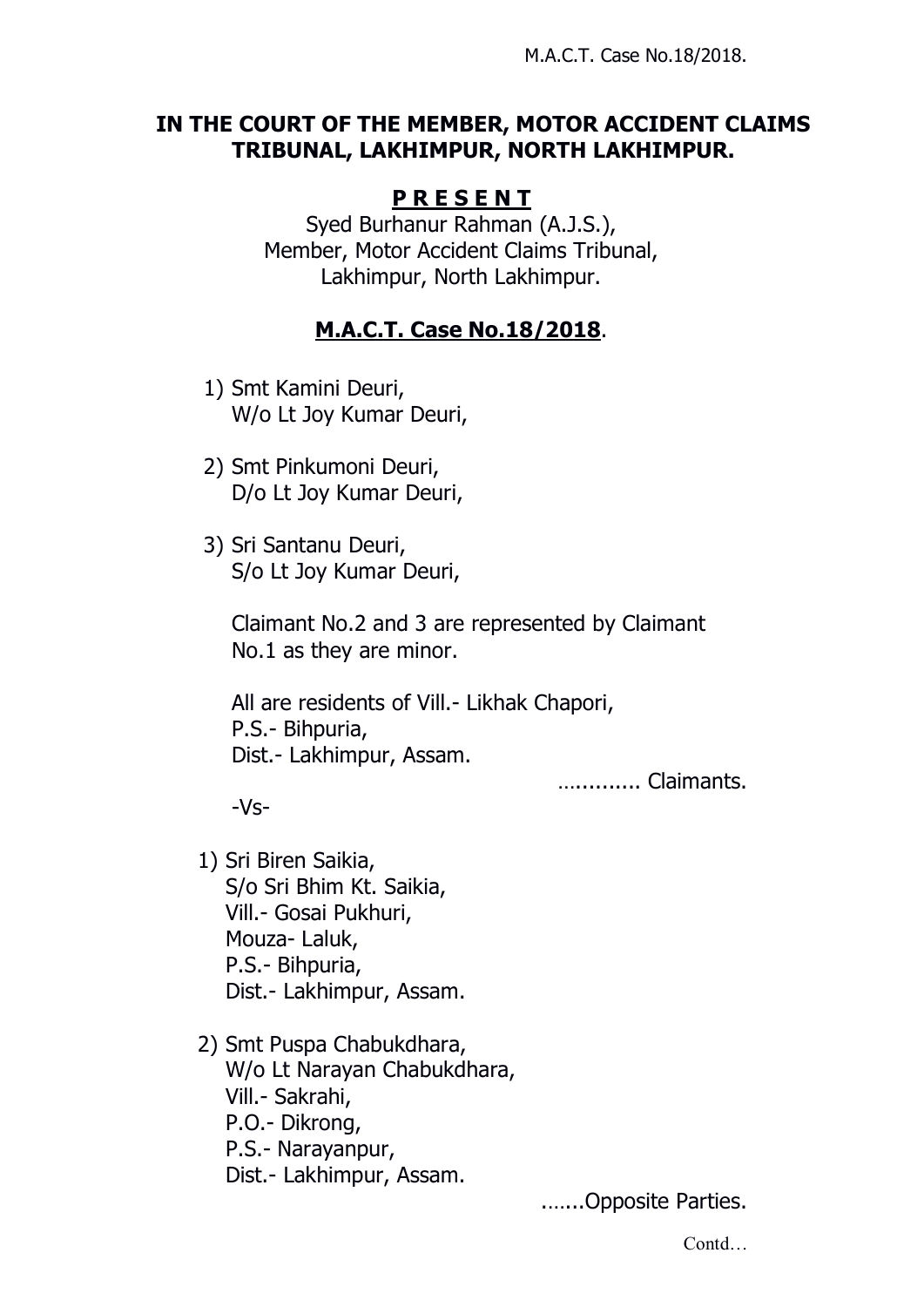Advocate for the Claimants: Mr D.R. Padi. Advocate for the O.P. No.1: Mr D. Borah. Advocate for the O.P. No.2: Mr K.K. Tamuli.

Date of hearing: 25/03/2022. Date of judgment/order: 25/03/2022.

## **JUDGMENT/ORDER**

- 1) The present claim petition has arisen out of the petition filed under Sections 166 and 140 of M.V. Act, claiming compensation on account of the death of Lt Joy Kr. Deuri, husband of the claimant No.1 and father of the claimant No.2 and 3.
- 2) The factual matrix as pleaded by the claimants is that on 01/01/2013, at about 6 PM, while the deceased Joy Kr. Deuri was standing near Bhimbar Deuri Swahid Bedi side of the P.W.D. Road, the Maruti Van bearing Registration No.AS01/AB 3827 which was coming in high speed in a negligent manner from the Dhunaguri side knocked two bicyclist Sri Ranjan Saikia and Sri Prodip Bora and thereafter, the driver lost his control over the vehicle and dashed to the deceased Joy Kr Deuri. As a result, the deceased sustained grievous injury and succumbed to the injuries on the spot. A case was registered being G.R. 1/2013 and the said case was charge-sheeted under Sections 279, 304 (A), 338, 427 of I.P.C. The claimants have claimed Rs.12,64,000/- (rupees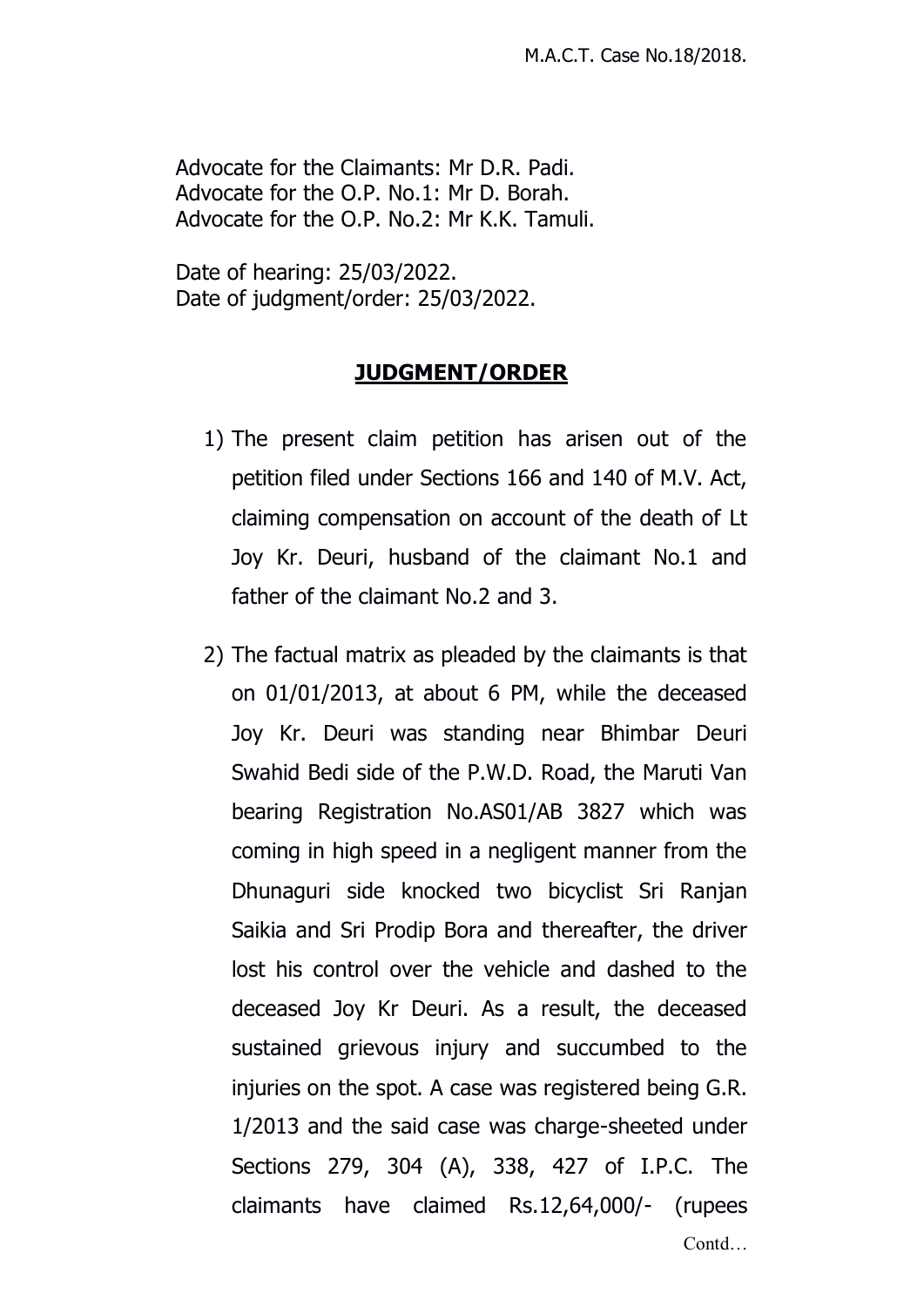twelve lakh sixty four thousand) only as compensation and Rs.50,000/- (rupees fifty thousand) only as no fault liability.

- 3) After receiving the notice, the opposite party No.1 had appeared before the Court and filed written statement stating *inter alia* that he is not the owner of the offending vehicle and he did not drive the offending vehicle on the day of accident. Therefore, he is not liable to pay any amount to the claimants.
- 4) After receiving the notice, the opposite party No.2 has also appeared before the Court and filed written statement stating *inter alia* that on the date of accident, the actual owner was the opposite party No.1, as the opposite party No.1 purchased the offending vehicle from the opposite party No.2 vide sale deed executed on 02/01/2012 in presence of witnesses, which is also annexed with the case record, and therefore, the opposite party No.1 is solely liable for the accident and compensation. The opposite party No.2 has denied all the allegations as leveled by the claimants.
- 5) Upon perusal of the record, it reveals that the learned counsel on behalf of the claimants has filed a petition bearing No.9/22 dated 05/01/2022 under Order XXIII Rule I of C.P.C., for compromising the matter.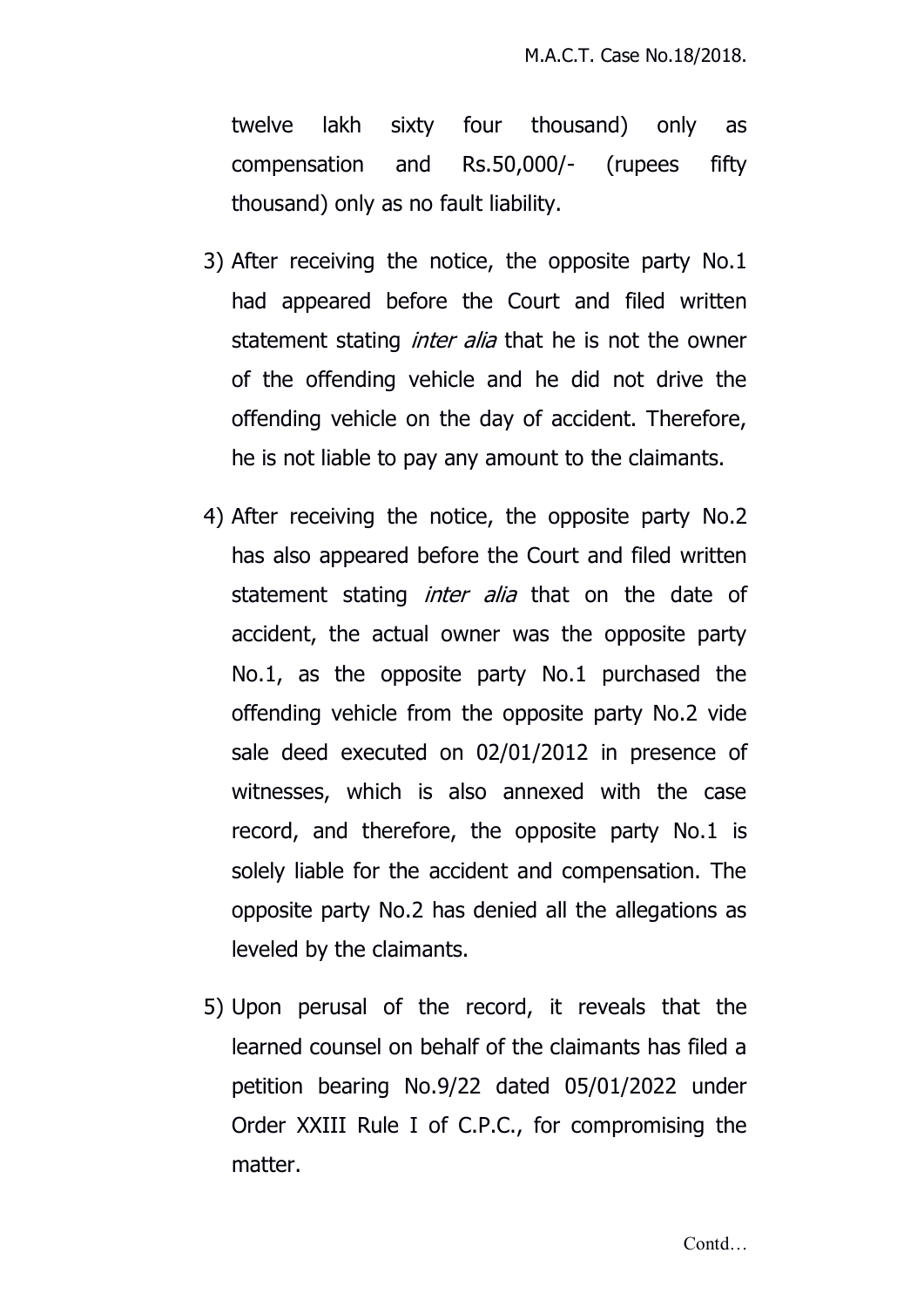- 6) Today the matter was fixed for necessary order and today the claimants have filed an affidavit, stating *inter alia* that on 19/12/2021, the claimants have settled the matter at Rs.1,20,000/- (rupees one lakh twenty thousand) only with the opposite parties and therefore, they are not willing to proceed the matter any further and prayed to dispose the case on compromise.
- 7) The Claimants are also personally present before this Court and this Court interacted with the claimant and tried to impress upon them that the compromise amount seems to be a meagre amount and if contested, they may get much more compensation upon succeeding in the matter. However, claimants refused to continue with the litigation and expressed their desire to put an end to it and they are satisfied with the amount received by them.
- 8) Considering the matter in entirety, the instant matter is disposed of on compromise.
- 9) The case is disposed of accordingly.

Given under my hand and seal of this Court on this the 25<sup>th</sup> day of March, 2022.

> (Syed Burhanur Rahman) Member, Motor Accident Claims Tribunal, Lakhimpur, North Lakhimpur.